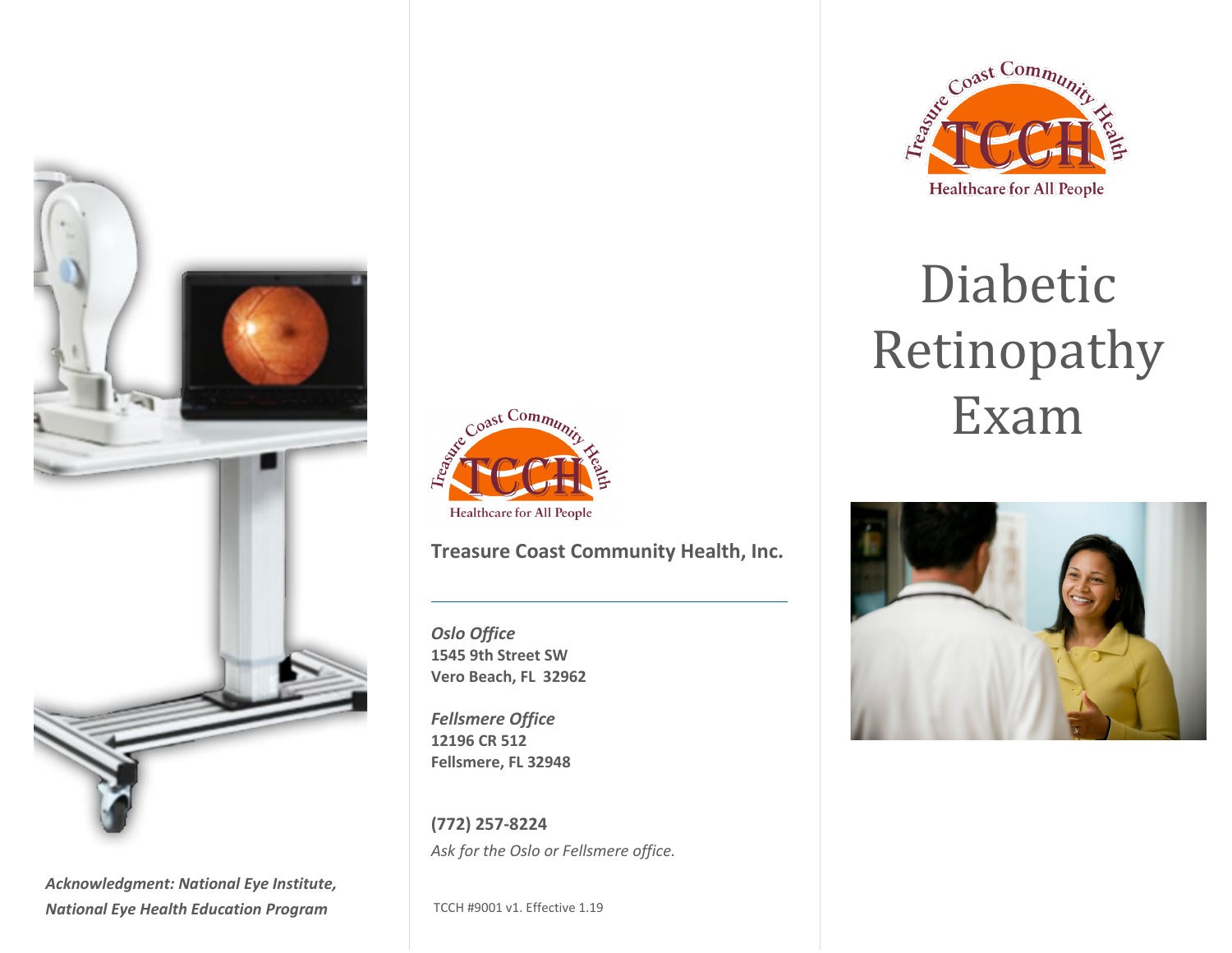## **Diabetes and Healthy Eyes**

Diabetes is caused when the body cannot or does not control high levels of blood glucose. If you have diabetes, it is very important that you take care of your eyes.

Diabetes can cause diabetic eye disease, which can lead to low vision or blindness. Diabetic eye disease can include-

- Diabetic retinopathy
- Cataracts
- Glaucoma

Low vision means that even with regular glasses, contact lenses, medicine or surgery, people find everyday tasks difficult to do.

A person with diabetes is much more likely to become blind than a person without diabetes.

*Let Treasure Coast Community Health assist you in taking steps to ensure proper eye health.*





Vision with diabetic retinopathy

## **Diabetic Retinopathy Exam**

Some eye diseases do not have symptoms. In many cases, there is no pain and vision may not change until the disease becomes severe. Vision loss may be prevented by finding and treating the disease in its early stages.

It is recommended that a patient with diabetes be screened once a year to determine if there are any changes inside the eye. This test takes a look at the back of the eye and focuses on the Macula, Retina and Optic nerve. It is *not* a test to check vision for glasses.

Before starting the test, the photographer will ask questions related to diabetes, (both personal and family history), and then explain the different objects that they will ask the patient to look for. During this exam, the patient will sit in a chair and rest their chin close to the camera. The lights are turned out for this test. A series of images will be taken of the inside, and then the outside, of each eye. On occasion, a patient with small pupils may need drops placed in the eyes to dilate the pupil. In this case, protective glasses will be given prior to the patient leaving the testing area. Testing takes approximately 15 to 30 minutes.

### **Diabetic Retinopathy Exam Continued…**

**O***nce the images are taken, they are sent to an eye specialist for interpretation. A report is sent back to your primary care provider with results and recommendations for follow-up.*

## *Appointments available at our Oslo & Fellsmere locations.*



#### **DIABETIC RETINOPATHY**

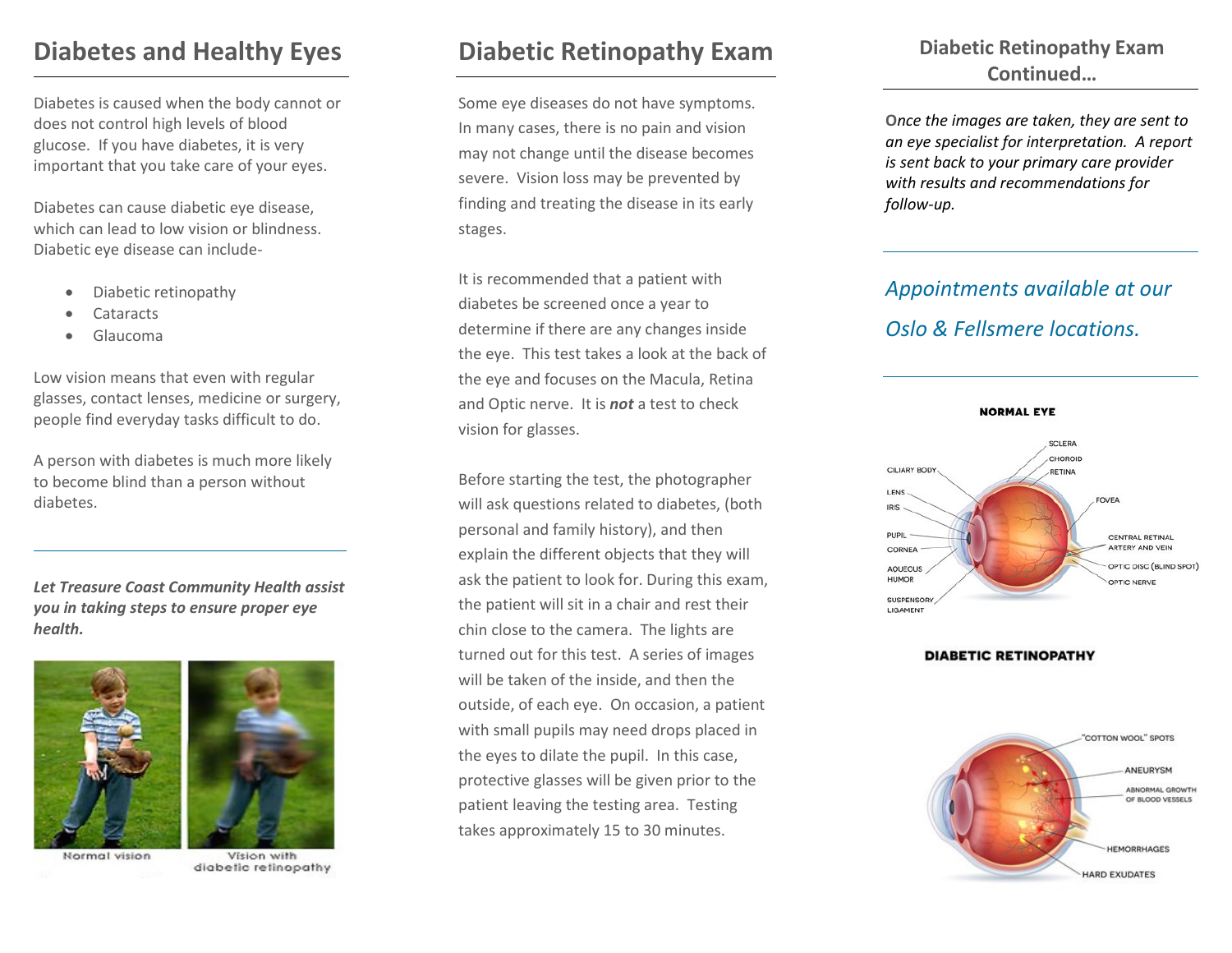

*Acknowledgment: National Eye Institute, National Eye Health Education Program*



### **Treasure Coast Community Health, Inc.**

*Oslo Road* **1545 9th Street SW Vero Beach, FL 32962**

*Fellsmere*  **12196 CR 512 Fellsmere, FL 32948**

**(772) 257-8224** *Pregunte por la officina de Oslo o Fellsmere.*

TCCH #9001 v1. Effective 1.19



# Examen de retinopatía diabética